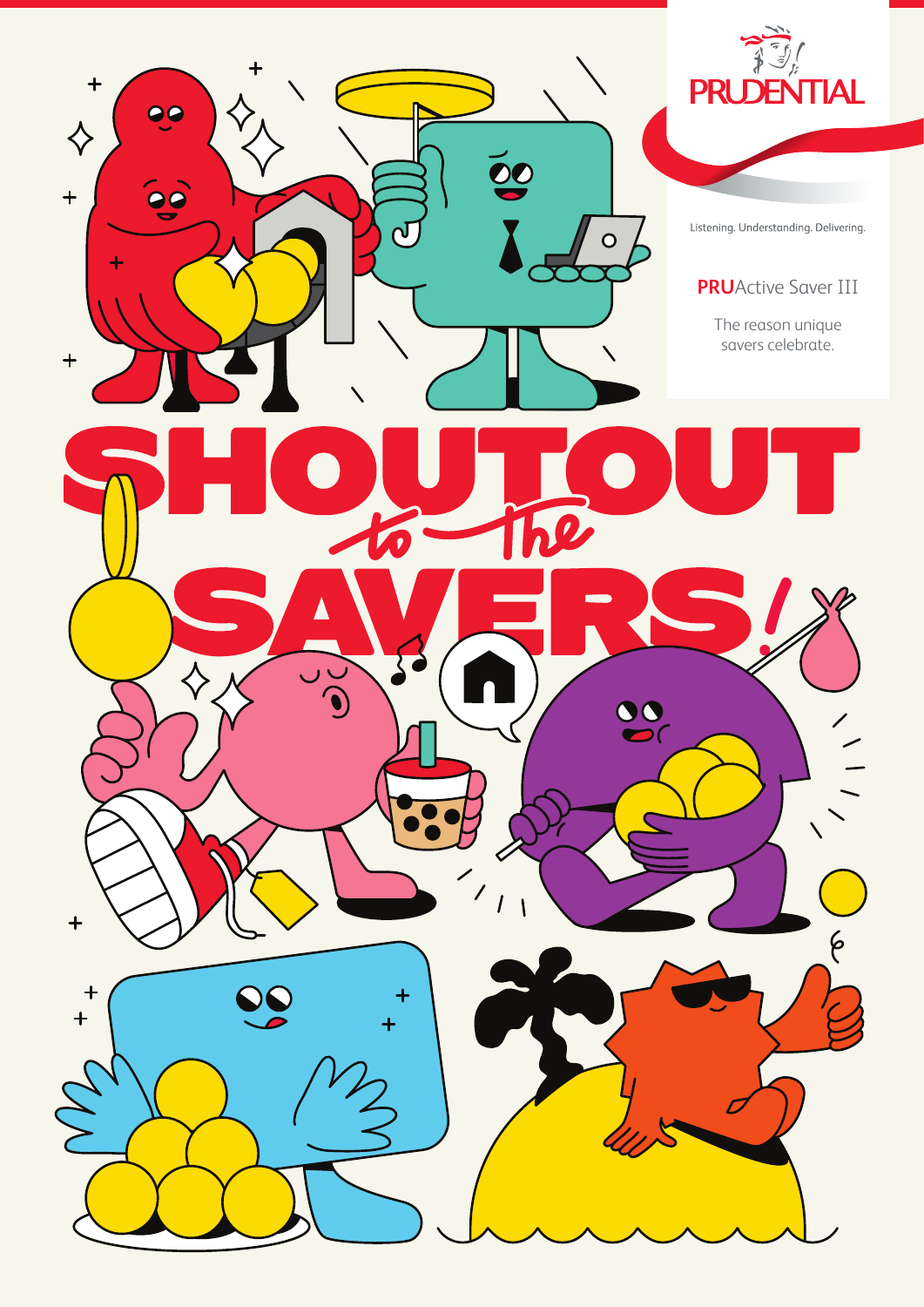Do you believe in living life to the fullest and worry about other things later? Or, are you a diligent saver and saving towards that goal that you have set? No matter if your goals are big or small, now or future, **PRU**Active Saver III celebrates that uniqueness in you and offers you a customisable insurance savings plan that suits your unique needs.

**PRU**Active Saver III gives you the flexibility to decide how much savings you want to set aside, the duration of your savings and when your maturity payout would be. It is capital guaranteed upon maturity, hence you'll have peace of mind knowing your savings are safe.

## Key Benefits\*



### Choose your premium payment term

You have the option to choose between single premium term or regular premium payment term from 5 to 30 years.



## Customise your plan's policy term

Depending on your goals, you can customise your plan's policy term from 10 to 30 years. Receive your maturity payout when you need it.



## Grow your savings and get a lump sum maturity payout

Let us help you grow your savings with competitive maturity yields. You can enjoy a lump sum maturity payout when your plan matures.



## Capital guarantee upon maturity

Your savings are safeguarded from market volatility, as we guarantee to pay back what you have invested when the plan matures.



## Hassle-free application

Sign up without having to undergo a medical examination.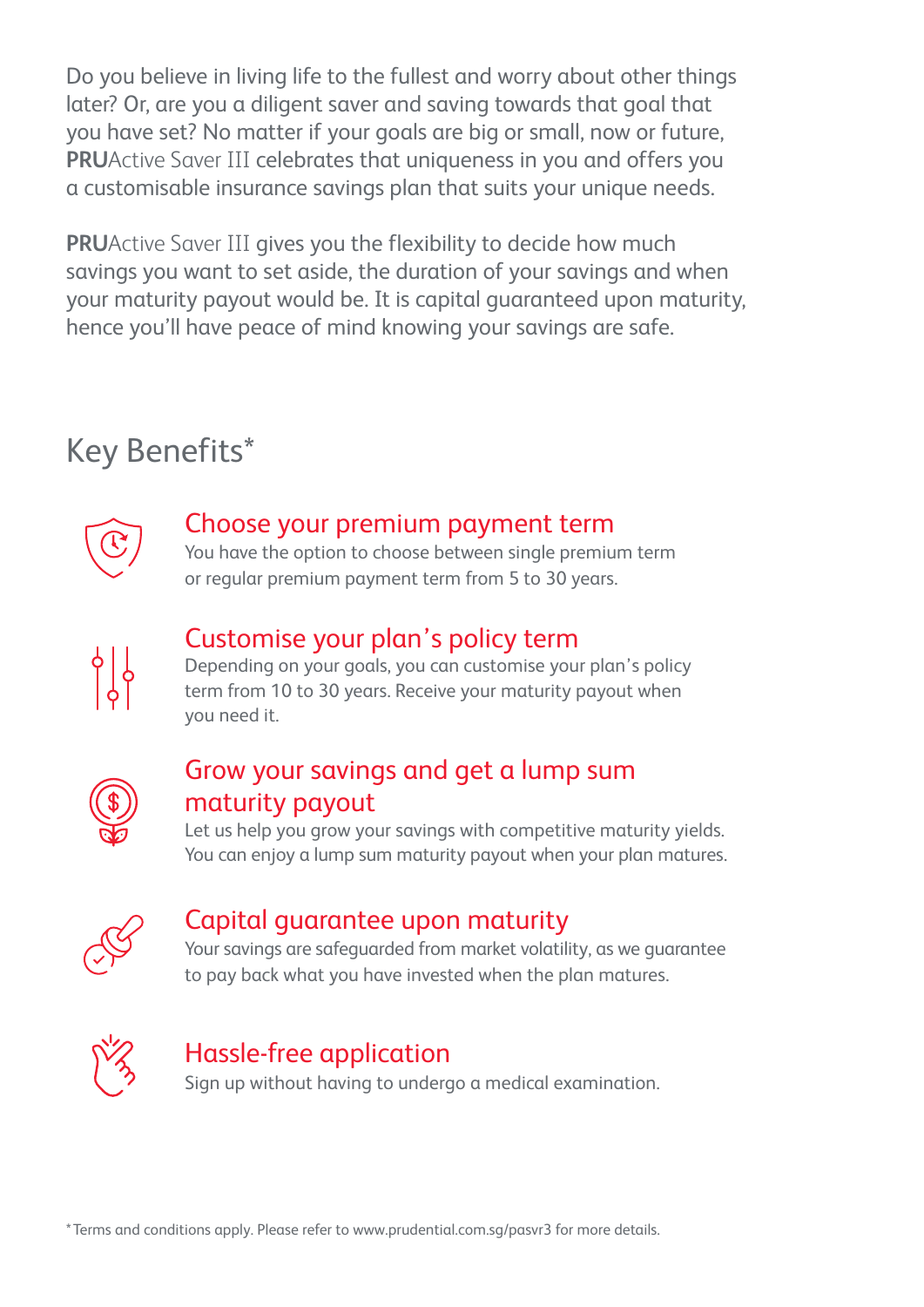# How **PRU**Active Saver III works:

### **Example:**

Sam, 35, dreams of sending his daughter, now 3, abroad for her university education. To work towards this milestone, he decides to set aside \$1,000 monthly for 9 years. He wants to stop paying for his premiums when his daughter enters secondary school to focus on other financial commitments. Sam will potentially receive \$153,857<sup>+</sup> to send his daughter to university when she turns 19. That's a 16-year plan – fully customised to his needs.



+ The illustrated values use bonus rates assuming an illustrated investment rate of return of 4.25% p.a. As bonus rates are not guaranteed, the actual benefits payable will vary according to the future performance of the participating fund. At 3.00% p.a. illustrated investment rate of return, the maturity value is \$134,655.